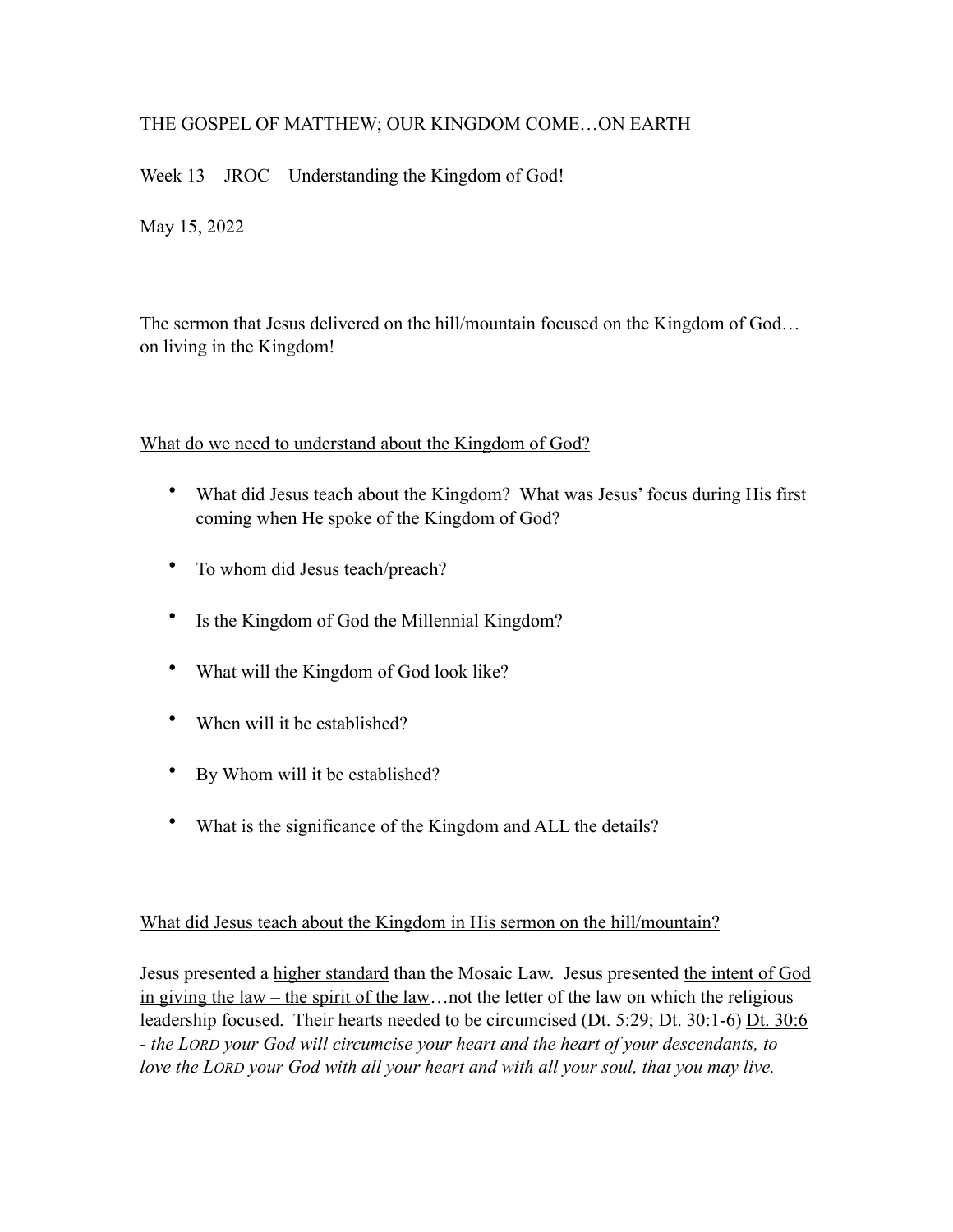Entering the Kingdom will require a changed heart (John 3:3)! God's intent in giving the law to the children of Israel was for them to realize He is holy and they are not…and that they could NOT keep the law. They needed to see their bankrupt condition re: salvation and mourn for their sin. There is only one way of salvation throughout Scripture, OT and NT, by grace through faith in God's revealed message which always points to the Messiah!

Matt. 5:17 - Jesus told the people that He did not come to destroy the law. He came to fulfill the law. The law laid out God's righteous demands. Jesus paid the debt for our not being able to meet God's righteous demands.

<u>Psa. 19:7-11</u> – the law is perfect restoring the soul; Matt.  $5:20 - NOT$  selfrighteousness but God's righteousness!

Matt. 5:20 - *For I say to you, that unless your righteousness exceeds the righteousness of the scribes and Pharisees, you will by no means enter the kingdom of heaven.* 

When Jesus spoke of the Kingdom of God/of heaven at His first coming– what was His <u>focus?</u> Jesus offered the Kingdom to the Jewish people – to whom it was promised ( $Gen$ )</u> 49:10; Ex. 19:6; Ex. 25:8; Dt. 17:14-15 - *When you come to the land which the LORD your God is giving you, and possess it and dwell in it, and say, 'I will set a king over me like all the nations that are around me,' 15 you shall surely set a king over you whom the LORD your God chooses; one from among your brethren you shall set as king over you; you may not set a foreigner over you, who is not your brother)* Jesus offered Himself as the King of the Kingdom. (Isa. 9:6-7 – gov't on His shoulders; Luke

2

1:30-33 – sit on the throne of David; Psa. 2:8-9 – rule of righteous while reigning justly; Isa. 35:5-6 – miracles authenticated His Messiahship).

To whom did Jesus teach/preach the sermon?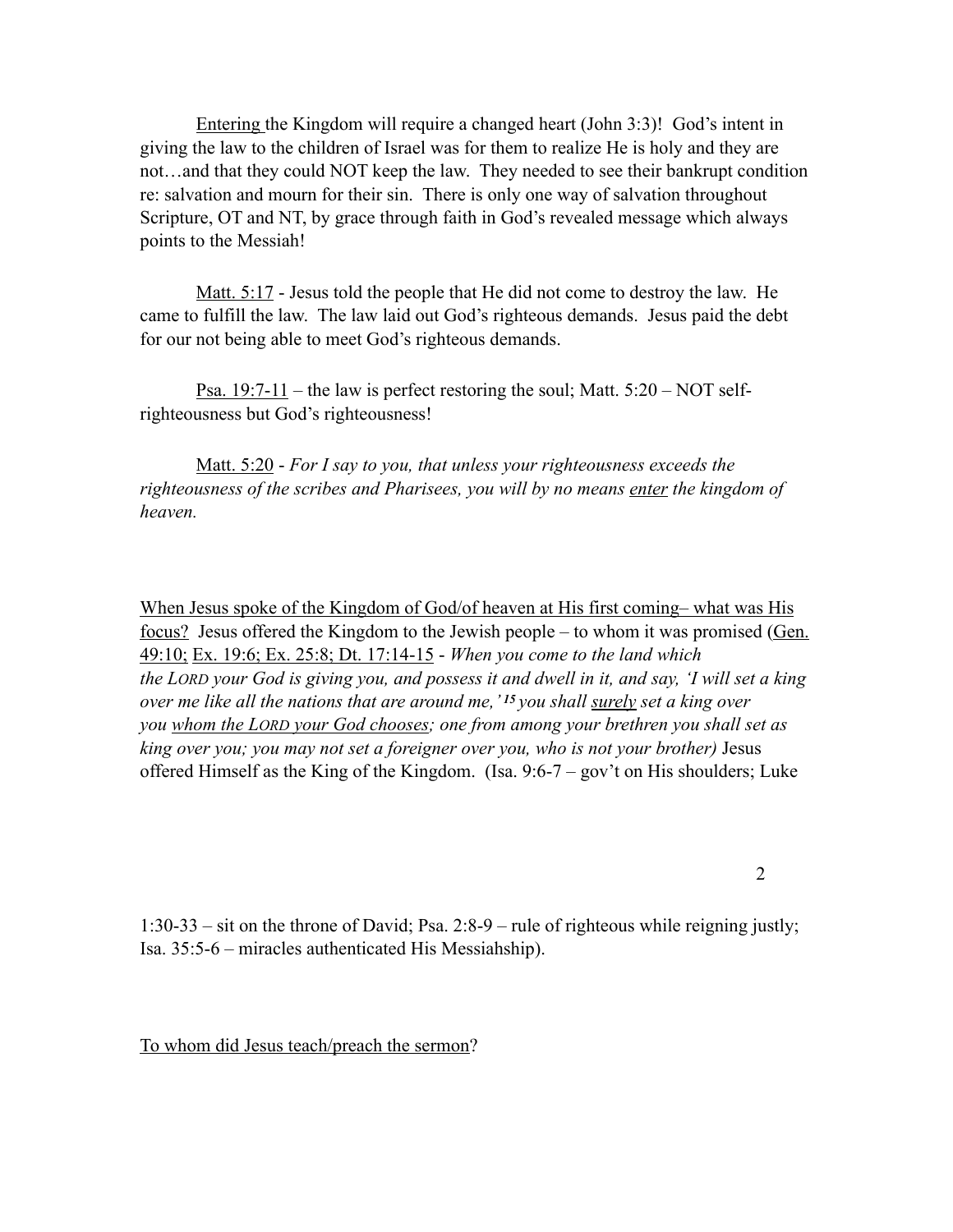To the Jewish disciples. To the multitudes – Jews and Gentiles. My view – primarily the Jewish people as they were the ones coming under the oppressive rule of the Roman Empire.

#### Is the Kingdom the Millennial Kingdom?

Why is the Kingdom called the Millennial Kingdom? 1,000 year reign of Jesus. God EMPHASIZED the length of time by inspiring the Apostle John to write 1,000 years 6X in Rev. 20-:2-7.

### What is the Millennial Kingdom?

Also called the Messianic Kingdom. WHY? The Millennial Kingdom is the literal, physical reign of Jesus the Messiah on earth. And, thus the title of our series…Your Kingdom Come…on Earth! Matt. 6:9-10 - *Our Father in heaven, hallowed be Your name. 10 Your kingdom come. Your will be done, on earth as it is in heaven.* 

### What will the Millennial Kingdom look like?

Hab. 2:14 - *For the earth will be filled with the knowledge of the glory of the LORD, as the waters cover the sea.* 

Isa. 2:2-4 - *Now it shall come to pass in the latter days that the mountain of the LORD's house shall be established on the top of the mountains, and shall be exalted above the hills; and all nations shall flow to it. 3 Many people shall come and say, 'Come, and let us go up to the mountain of the LORD, to the house of the God of Jacob; He will teach us His ways, and we shall walk in His paths.'*

*For out of Zion shall go forth the law, and the word of the LORD from Jerusalem. 4 He shall judge between the nations, and rebuke many people; they shall beat their swords into plowshares, and their spears into pruning hooks; nation shall not lift up sword against nation, neither shall they learn war anymore.* 

Isa. 60:1-12 – *The Gentiles shall come to your light, and kings to the brightness of your rising. …. The wealth of the Gentiles shall come to you….*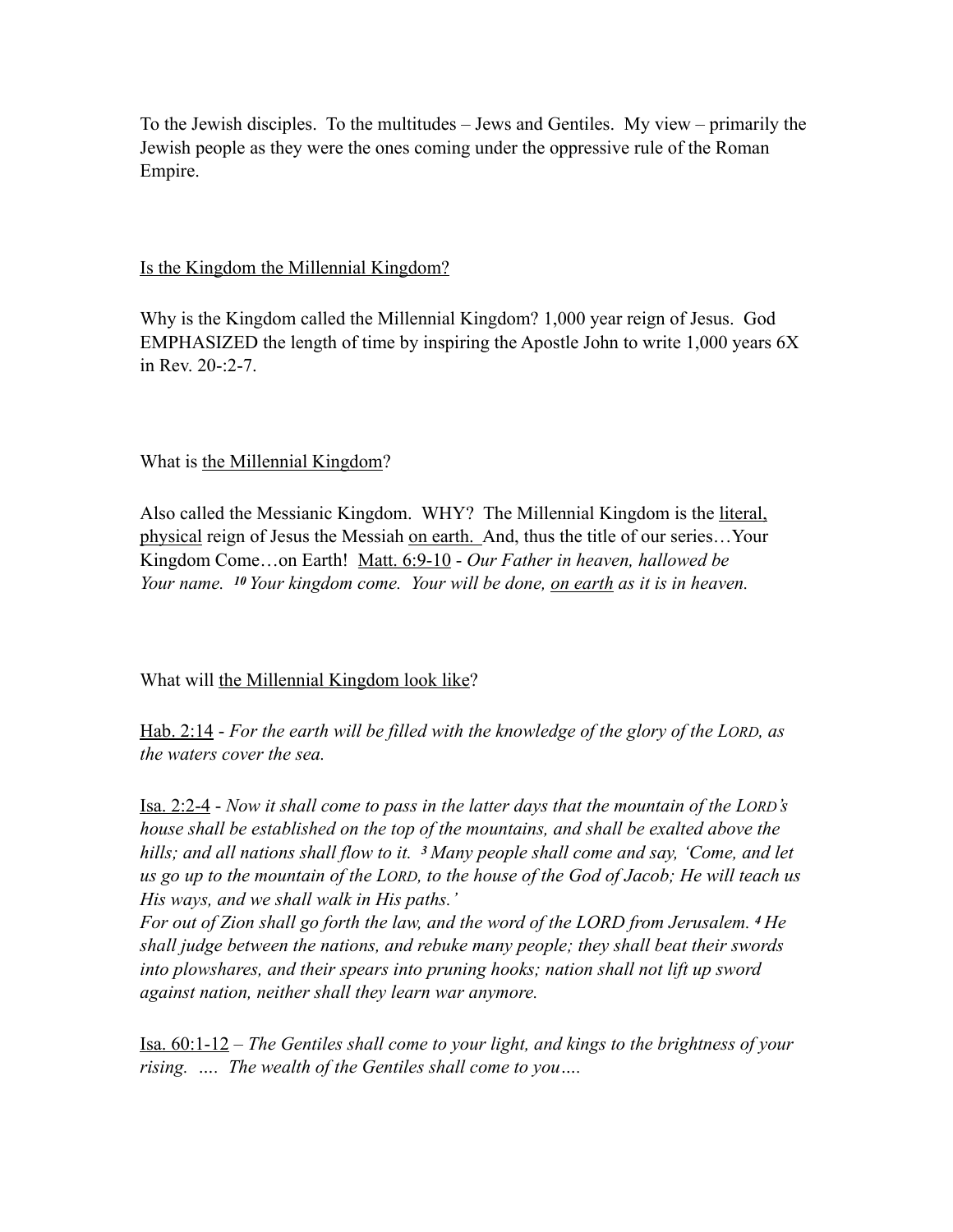Isa. 11: 6-9 - *The wolf also shall dwell with the lamb, the leopard shall lie down with the young goat, the calf and the young lion and the fatling together; and a little child shall lead them. 7 The cow and the bear shall graze; their young ones shall lie down together; And the lion shall eat straw like the ox. 8 The nursing child shall play by the cobra's hole, and the weaned child shall put his hand in the viper's den. 9 They shall not hurt nor destroy in all My holy mountain, for the earth shall be full of the knowledge of the LORD As the waters cover the sea.* 

Isa. 35:5-6 - the Messiah will perform miracles.

Isa. 62:1-7 - *for Jerusalem's sake I will not rest, until her righteousness goes forth as brightness, and her salvation as a lamp that burns. 2 The Gentiles shall see your righteousness, and all kings your glory. You shall be called by a new name, Which the mouth of the LORD will name. 3 You shall also be a crown of glory in the hand of the LORD, and a royal diadem in the hand of your God. 4 You shall no longer be* 

3

*termed Forsaken, nor shall your land any more be termed Desolate; but you shall be called Hephzibah, and your land Beulah; for the LORD delights in you, and your land shall be married. 5 For as a young man marries a virgin, so shall your sons marry you; and as the bridegroom rejoices over the bride, so shall your God rejoice over you. 6 I have set watchmen on your walls, O Jerusalem; they shall never hold their peace day or night. You who make mention of the LORD, do not keep silent, 7 And give Him no rest till He establishes and till He makes Jerusalem a praise in the earth.* 

Eze. 40-48 – the fourth temple in Jerusalem and its exact dimensions; the glory of the Lord entering and dwelling in the fourth temple; animal sacrifices – Eze. 43:18-26/Mal. 3:3; the feasts – Eze. 45:18-25 – a feast at the first of the year; Passover; Tabernacles ("the feast").

Zech. 13-14 – Zech. 13:2 – there will be no unclean spirits in the land. Zech. 14:16 - All nations *which came against Jerusalem shall go up from year to year to worship the King, the LORD of hosts, and to keep the Feast of Tabernacles.* 

<u>Rev.  $19:20$ </u> – the antichrist and the false prophet will be cast into the lake of fire.

Rev. 20:1-4 – Satan will be bound in the bottomless pit for 1,000 years. *Then I saw an angel coming down from heaven, having the key to the bottomless pit and a great chain in his hand. 2 He laid hold of the dragon, that serpent of old, who is the Devil and Satan, and bound him for a thousand years; 3 and he cast him into the bottomless pit, and shut*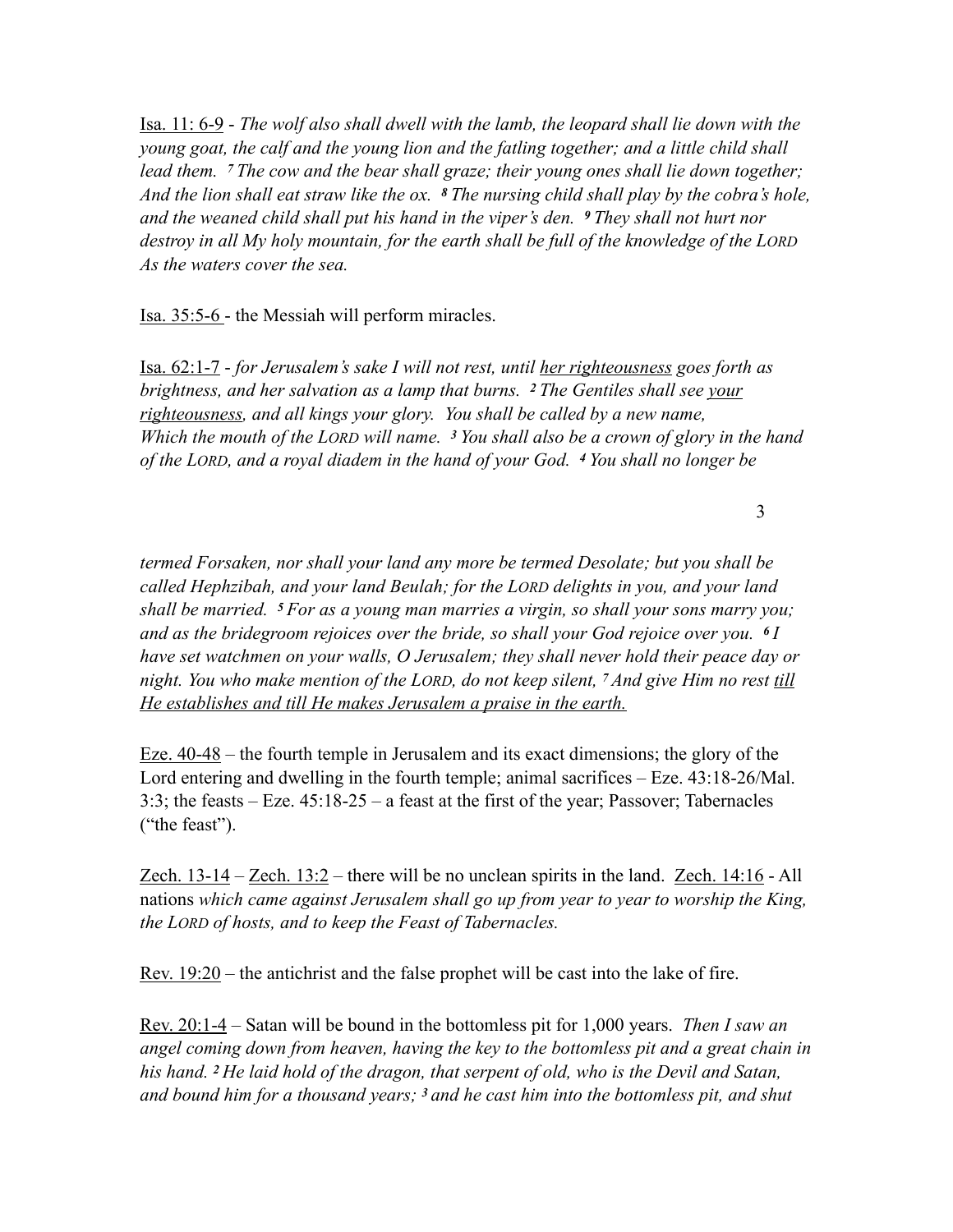*him up, and set a seal on him, so that he should deceive the nations no more till the thousand years were finished. But after these things he must be released for a little while.*  <u>Rev. 20:5</u> – believers in the Millennium will live and reign with Jesus for 1,000 years.

#### WHEN will the Kingdom of God be established?

When God RESTORES!!

### Who will establish the Millennial Kingdom?

Daniel 2:44-45 - *And in the days of these kings* (the Gentile empires: Babylon, Persia, Greece, Rome) *the God of heaven will set up a kingdom which shall never be destroyed; and the kingdom shall not be left to other people; it shall break in pieces and consume all these kingdoms, and it shall stand forever. 45 Inasmuch as you saw that the stone was cut out of the mountain without hands, and that it broke in pieces the iron, the bronze, the clay, the silver, and the gold—the great God has made known to the king what will come to pass after this. The dream is certain, and its interpretation is sure."* 

Daniel 7:13-14, 27 - *I was watching in the night visions, and behold, One like the Son of Man, coming with the clouds of heaven! He came to the Ancient of Days, and they brought Him near before Him. 14 Then to Him was given dominion and glory and a kingdom, That all peoples, nations, and languages should serve Him. His dominion is an everlasting dominion, which shall not pass away, and His kingdom the one which shall not be destroyed…*v. 27 - *Then the kingdom and dominion, and the greatness of the kingdoms under the whole heaven, shall be given to the people, the saints of the Most High. His kingdom is an everlasting kingdom, and all dominions shall serve and obey Him.*'

Matt. 24:29ff - *Immediately after the tribulation of those days the sun will be darkened, and the moon will not give its light; the stars will fall from heaven, and the powers of the heavens will be shaken. 30 Then the sign of the Son of Man will appear in heaven, and* 

*then all the tribes of the earth will mourn, and they will see the Son of Man coming on the clouds of heaven with power and great glory. 31 And He will send His angels with a great*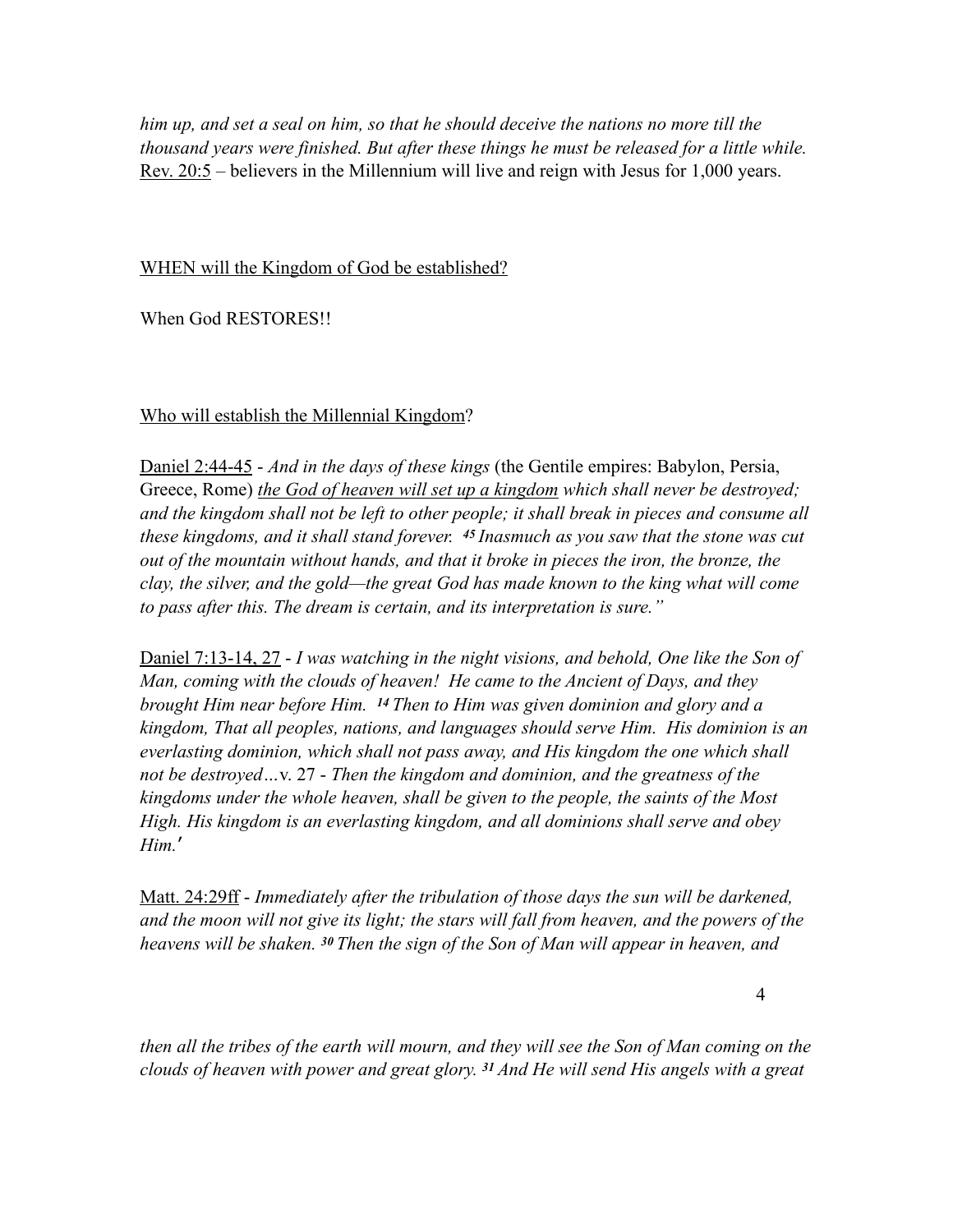*sound of a trumpet, and they will gather together His elect from the four winds, from one end of heaven to the other.* 

Matt. 25:31-41 – judgment of the nations left at the end of the tribulation. *When the Son of Man comes in His glory* (at His physical second coming, following the tribulation)*, and all the holy angels with Him, then He will sit on the throne of His glory. 32 All the nations will be gathered before Him, and He will separate them one from another, as a shepherd divides his sheep from the goats. 33 And He will set the sheep on His right hand, but the goats on the left. 34 Then the King will say to those on His right hand, 'Come, you blessed of My Father, inherit the kingdom prepared for you from the foundation of the world: 35 for I was hungry and you gave Me food; I was thirsty and you gave Me drink; I was a stranger and you took Me in; 36 I was naked and you clothed Me; I was sick and you visited Me; I was in prison and you came to Me.'* Only those who are born again will inhabit the Millennial Kingdom at the beginning.

Who WILL establish the kingdom and WHEN? We just answered that question w/ its two parts! GOD will establish the Kingdom of God in the future!

#### What is the PURPOSE of the Millennial Kingdom?

God is NOT finished with Israel. God made promises to Israel and He swore by Himself (Heb. 6:13) and He will fulfill those promises.

The Abrahamic Covenant will be fulfilled which includes the Land Covenant, the Davidic Covenant, and the New Covenant.

God will give the children of Israel all the land promised to Abraham in Gen. 15:18-20.

Mal. 3:3 – God will purge the sons of Levi so that they will be able to offer God an offering in righteousness.

Are we living in the Millennial Kingdom now? If "yes" – WHY? Chapter/verse. If "no" – WHY NOT? Chapter/verse